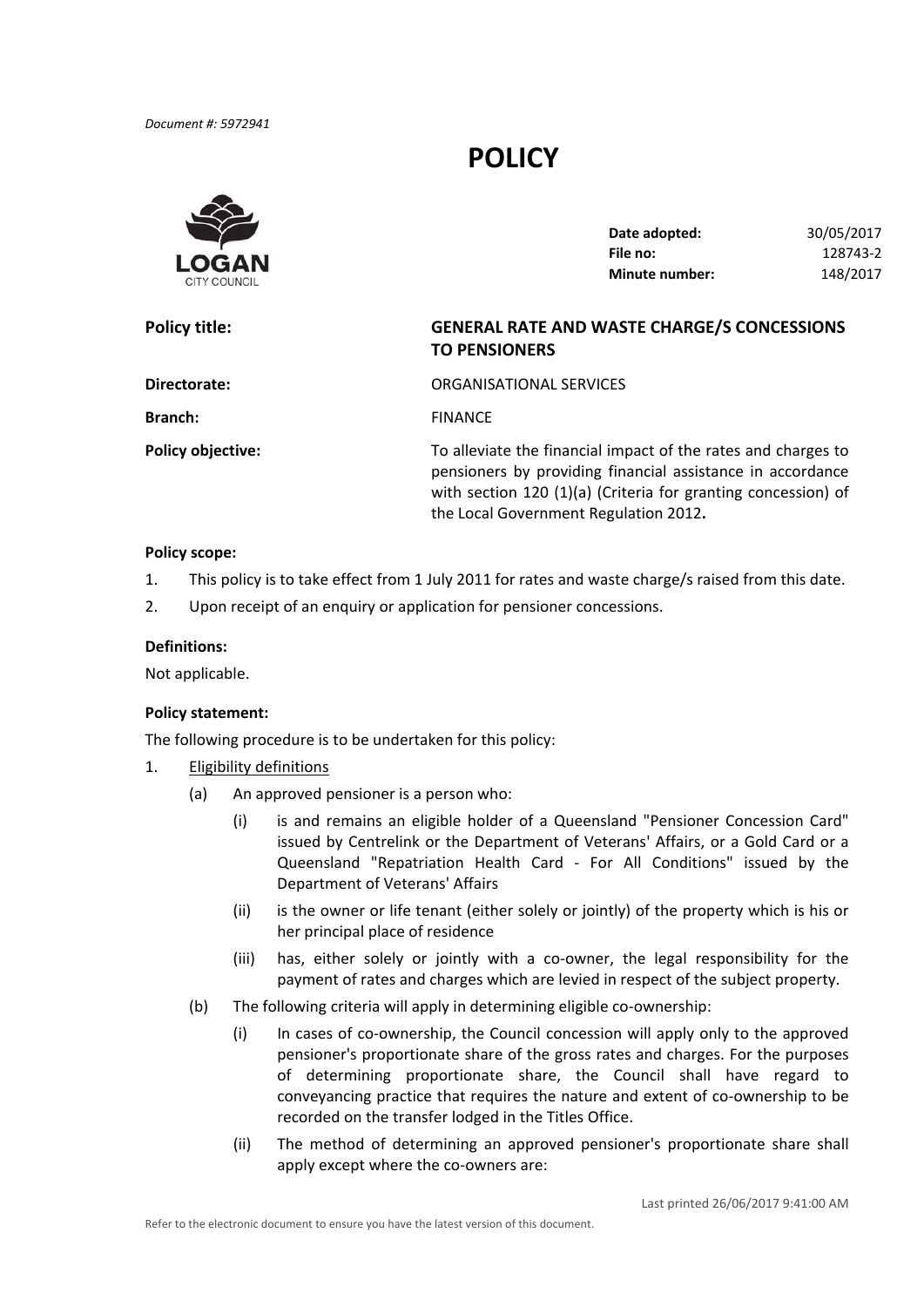- a. an approved pensioner and his or her spouse (including defacto relationships as recognised by the Commonwealth Departments of Centrelink and Veterans' Affairs); or
- b. an approved pensioner and a bank, other financial institution, or government department where the latter holds joint title for debt security purposes and has no responsibility for rates, charges or other costs of maintaining the property.

 In either of these situations, the tenure may be treated as sole ownership and the concession approved in full.

- (iii) It is not a requirement for the spouse or defacto spouse to also reside at the property but it must be established in these cases that the approved pensioner is wholly responsible for the payment of all rates and charges in this circumstance and must be established to the satisfaction of the Council by sighting and placing on file a copy of a court order or statutory declaration competed by the applicant.
- (iv) Under no circumstances is a pensioner to be regarded as an owner or co‐owner unless:
	- a. his or her name appears as such on the certificate of title of the property; or
	- b. it can be clearly established that the title to the property is held in the name of a bank, other financial institution or government department for debt security reasons and the pensioner has not been relieved of the responsibility to pay all rates and charges levied in respect of the property.
- (c) The following criteria will apply for determining eligible life tenants:
	- (i) the property in respect of which the rates and charges are levied must be the principal place of residence of the pensioner and the pensioner must actually reside on the property (ie. a life tenant cannot reside in a nursing home and claim the concession, as may occur with ordinary home ownership)
	- (ii) the pensioner must not have a major interest in any other residential property
	- (iii) the life tenancy must be created by a valid Will which applies to the property in question, or by a Supreme Court or Family Court order
	- (iv) there must be no provision in the will or Court order which would relieve the life tenant of the obligation to pay the rates and charges levied in respect of the property.
- (d) The question of whether a particular property is a person's "principal place of residence" is one of fact, taking into account all the circumstances of the particular case. Each case should be considered on its own merits. The words "principal" and "residence" are to be given their normal meaning. The principal place of residence must be located in Logan City.

## 2. Application for the Council's pensioner concession

- (a) A concession on the Council's general rate and waste charge/s will be extended to approved pensioners upon application to the Council.
- (b) Where late applications are accepted, the concession should be provided for the current billing period only and not applied retrospectively to previous billing periods. In special circumstances and acting on the advice of the Department of Communities the provisions of this section may be waived in order to allow for the concession to be applied retrospectively to previous billing periods.